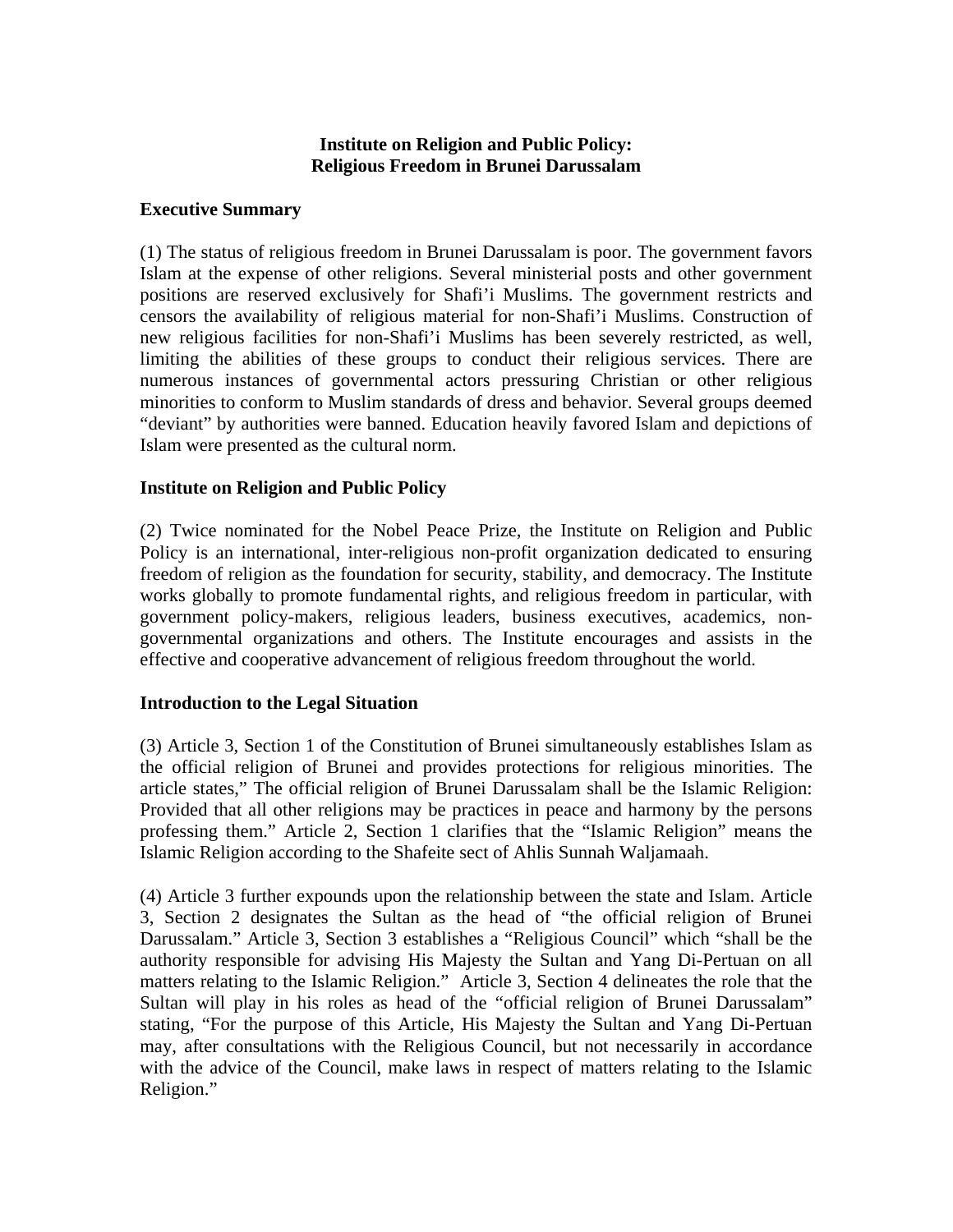(5) There are also numerous positions within the government reserved only for Muslims or where are Muslims are given priority at the expense of others. Article 4, Section 5 mandates, "the appointment of Ministers and Deputy Ministers shall be made from among the Malay race professing the Islamic Religion, save where His Majesty the Sultan and Yang Di-Pertuan otherwise decides." Article 84A, Section 1 states that "No person shall be appointed to any office specified in the Third Schedule unless he is a citizen of Brunei Darussalam of the Malay race professing the Islamic Religion." The following positions are specified in the Third Schedule: Auditor General, Clerk to the Privy Council, Clerk to the Legislative Council, Chief Syar'ie Judge, Mufti Kerajaan, Attorney General, Chairman of the Public Service Commission, Yang Di-Pertua Adat Istiadat, Speaker of the Legislative Council, and the Secretary to the Council of Ministers.

(6) In addition to the issues affecting religious freedom in the Constitution, there are numerous other legal restrictions which affect members of all minority religious communities. The Ministry of Religious Affairs is responsible for "propagating and reinforcing the Shafi'i beliefs and practices." In addition, the Ministry plays a key role in enforcing the Shar'ia laws, which only affect Muslims.

(7) Under the Societies Order of 2005, all non-Shafi'i religious groups are required to register. As part of the registration process, all groups are required to provide the names of members. The registration process is overseen by the Registrar of Societies which may refuse an application for any reason. According to the United States Department of State International Religious Freedom Report, "Unregistered organizations can face charges of unlawful assembly and be fined. Individuals who participate in or influence others to join unregistered organizations can be fined, arrested, or imprisoned."

(8) Non-Muslims face a wide array of prohibitions and restrictions that negatively affect the status of religious freedom. The government prohibits proselytization by all non-Shafi'i Muslim groups. The importation of spiritual and teaching material, including the Bible, is banned. Permission to construct new shrines, temples, and churches has been denied. Furthermore, the government continued to enforce zoning laws that prohibited the use of private residences for religious ceremonies. Marriage between Muslims and non-Muslims is prohibited; non-Muslims must convert to Islam if they wish to marry a Muslim.

(9) Muslims face restrictions on the practice of their religion as well. As previously mentioned, proselytization by all non-Shafi'i groups is prohibited. While Muslims may legally convert to another religion, they must obtain permission from the Ministry of Religious Affairs in order to do so.

(10) The government has banned several religious groups which it considers deviant. In March of 2008, the government banned three additional groups "sects": the Silat Lintau, Tariqat Mufarridiyyah, and Qadiyaniah. Previously banned groups include: al-Arqam, Abdul Razak Mohammad, al-Ma'unah, Saihoni Taispan, and Baha'ism. According to the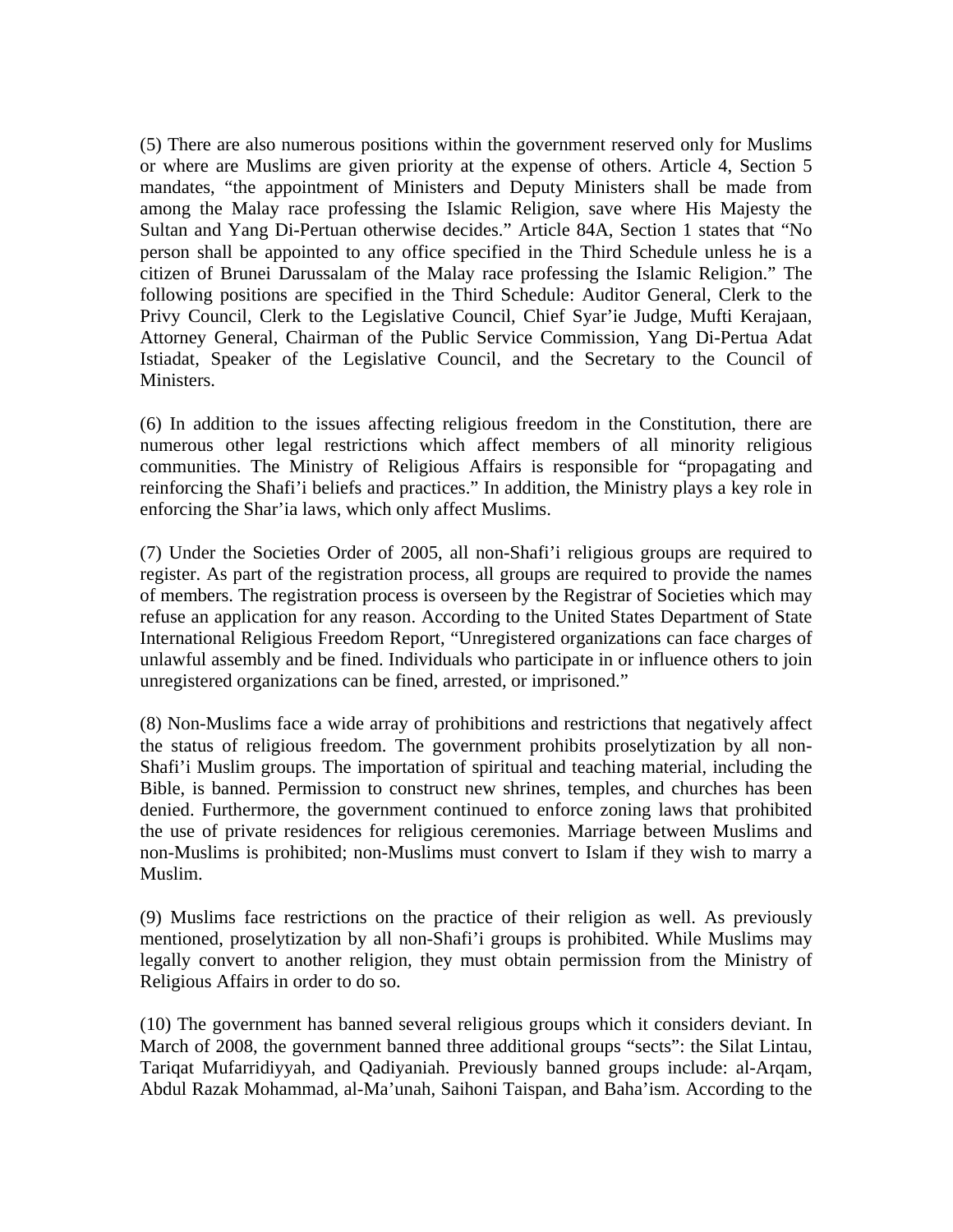United States Department of State International Religious Freedom Report, "anyone who publicly teaches or promotes any 'deviant' beliefs or practices may be charged under the Islamic Religious Council Act and punished with 3 months' incarceration and a fine of \$1,400 (B\$ 2000)."

## **Instances of Official Discrimination**

(11) The government pressures non-Muslims to conform and observe several Muslim traditions. Islamic authorities arranged a number of activities and incentives for individuals, especially indigenous tribal groups, to convert to Islam including, "monthly financial assistance, new homes, electric generators, and water pumps." All non-Muslim men and women must wear "national dress", which includes head coverings in citizenship ceremonies. In government schools and institutions of higher learning, non-Muslims are required to wear a head covering as part of their uniform. In addition, non-Muslim teachers have been pressured into wearing Muslim head scarves.

(12) The government routinely attempts to limit the exposure of non-Shafi'i symbols and images to the population at large. The government takes measures to prevent the "distribution and sale of any item that features images of undesirable or religious symbols." Government authorities even censor magazine articles depicting such symbols by "blacking out or removing photographs of crucifixes and other Christian religious symbols."

(13) Education is another issue of concern. Textbooks often illustrated Islam and Muslim traditions as the norm. Women and girls were only depicted wearing headscarves. The Ministry of Education prohibited the teachings of other religious traditions as well as "comparative religious studies." The Ministry of Education requires teachings on Islam which follow a state designated curriculum.

(14) Christians in particular were subject to harassment by state agencies and officials. Reportedly agents of the Internal Security Department monitored Christian religious services. Church members believe that they were subject to periodic surveillance.

(15) The government issues ID cards which include a person's ethnic identity. This identity is often used to determine religion and hence whether or not that person is subject to Shari'a law. Ethnic Malays are generally assumed to be Muslims.

### **Conclusion**

(16) The government of Brunei must take several key actions in order to comply with internationally accepted human rights standards in regards to freedom of religion. The bans on groups, including the Silat Lintau, Tariqat Mufarridiyyah, Qadiyaniah, al-Arqam, Abdul Razak Mohammad, al-Ma'unah, Saihoni Taispan, and Baha'ism, which the government considers deviant must be reversed. Discriminatory practices against Christians and others such as the censorship of magazine articles and the ban on the importation of religious literature must be lifted. Permits must be issued for the